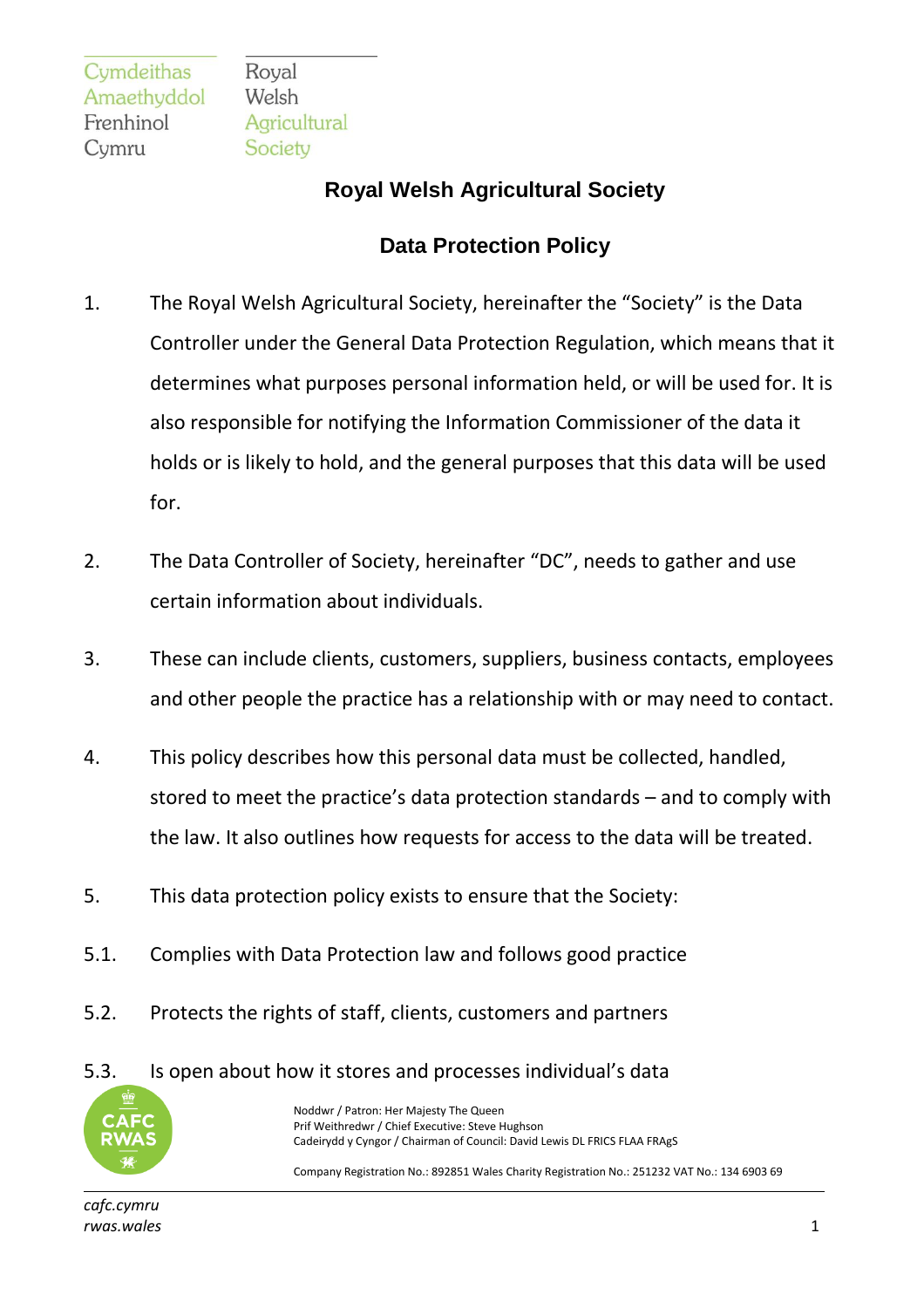- 5.4. Protects itself from the risks of a data breach.
- 6. The General Data Protection Regulation describes how organisations must collect, handle, and store personal information.
- 7. These rules apply regardless of whether data is stored electronically, on paper or on other materials.
- 8. To comply with the law, personal information must be collected and used fairly, stored safely and not disclosed unlawfully.
- 9. The General Data Protection Regulation is underpinned by six important principles. They say that personal data must be:
- 9.1. processed **lawfully, fairly, and transparently**
- 9.2. collected for **specific, explicit, and legitimate purposes**
- 9.3. adequate, relevant, and limited to what is necessary for processing
- 9.4. accurate and, where necessary, kept up to date.
- 9.5. kept in a form such that the Data Subject can be identified only as long as is necessary for processing
- 9.6. processed in a manner that ensures appropriate security of the personal data
- 10. This policy will be updated as necessary to reflect best practice in data management, security, and control and to ensure compliance with any changes or amendments made to the General Data Protection Regulation.
- 11. This policy applies to: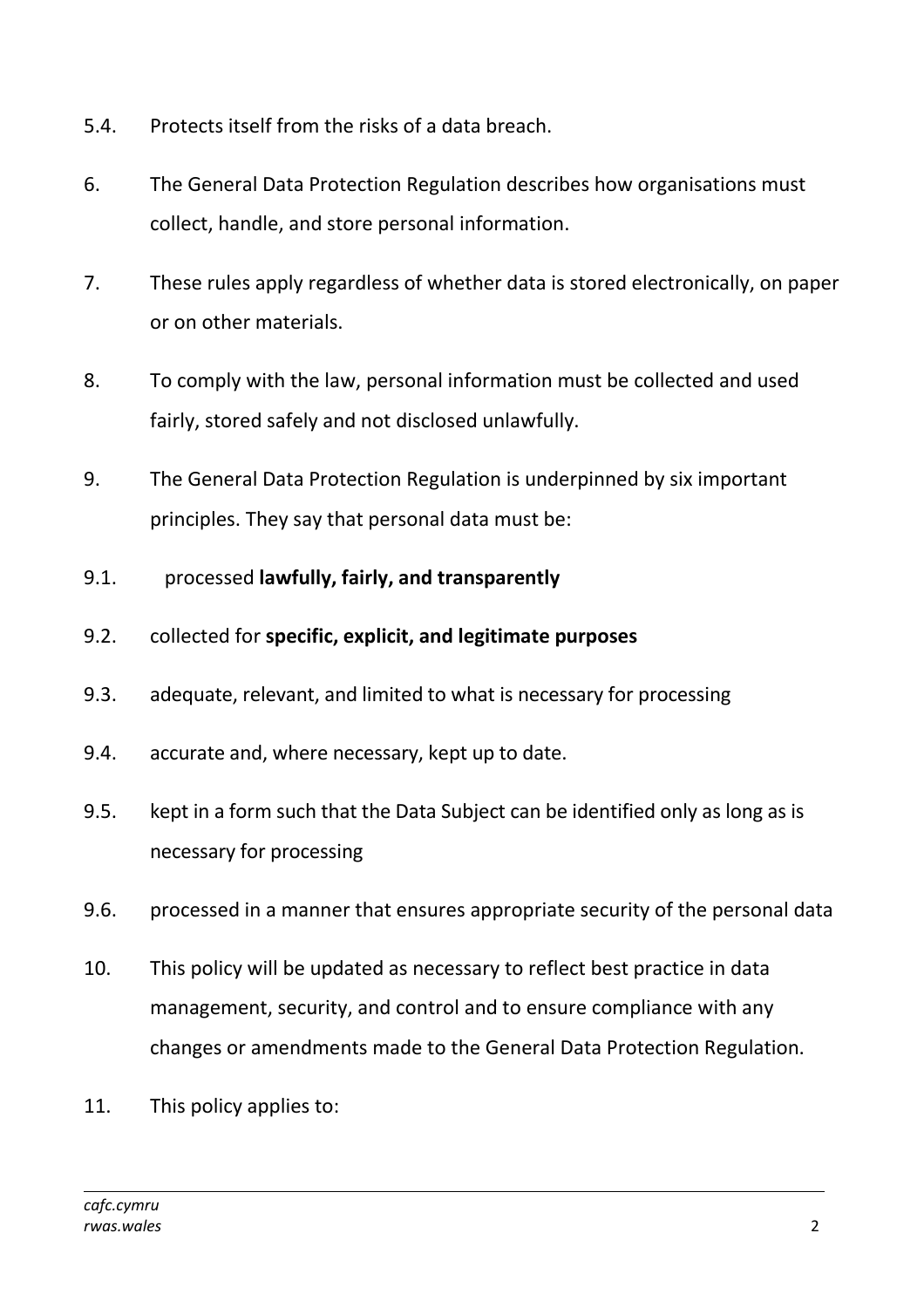- 11.1. All employees of the Society that includes management, trainees, volunteers, work experience students, placements and support staff.
- 11.2. All contractors, suppliers and other people working on behalf of the Society
- 12. It applies to all data the practice holds relating to identifiable individuals. This can include but is not limited to:
- 12.1. Names of individuals, postal addresses, email addresses, telephone numbers, financial data, business names, plus any other personal sensitive information relating to individuals.
- 12.2. Everyone who works for the Society has responsibility for ensuring data is collected, stored and handled appropriately.
- 13. This policy will be updated as necessary to reflect best practice in data management, security, and control and to ensure compliance with changes or amendments made to the General Data Protection regulation.
- 14. The Association will, through appropriate management and strict application of criteria and controls:
- 14.1. Observe fully conditions regarding the fair collection and use of information
- 14.2. Meet its legal obligations to specify the purposes for which information is used
- 14.3. Collect and process appropriate information, and only to the extent that it is needed to fulfil its operational needs or to comply with any legal requirements
- 14.4. Ensure the quality of information used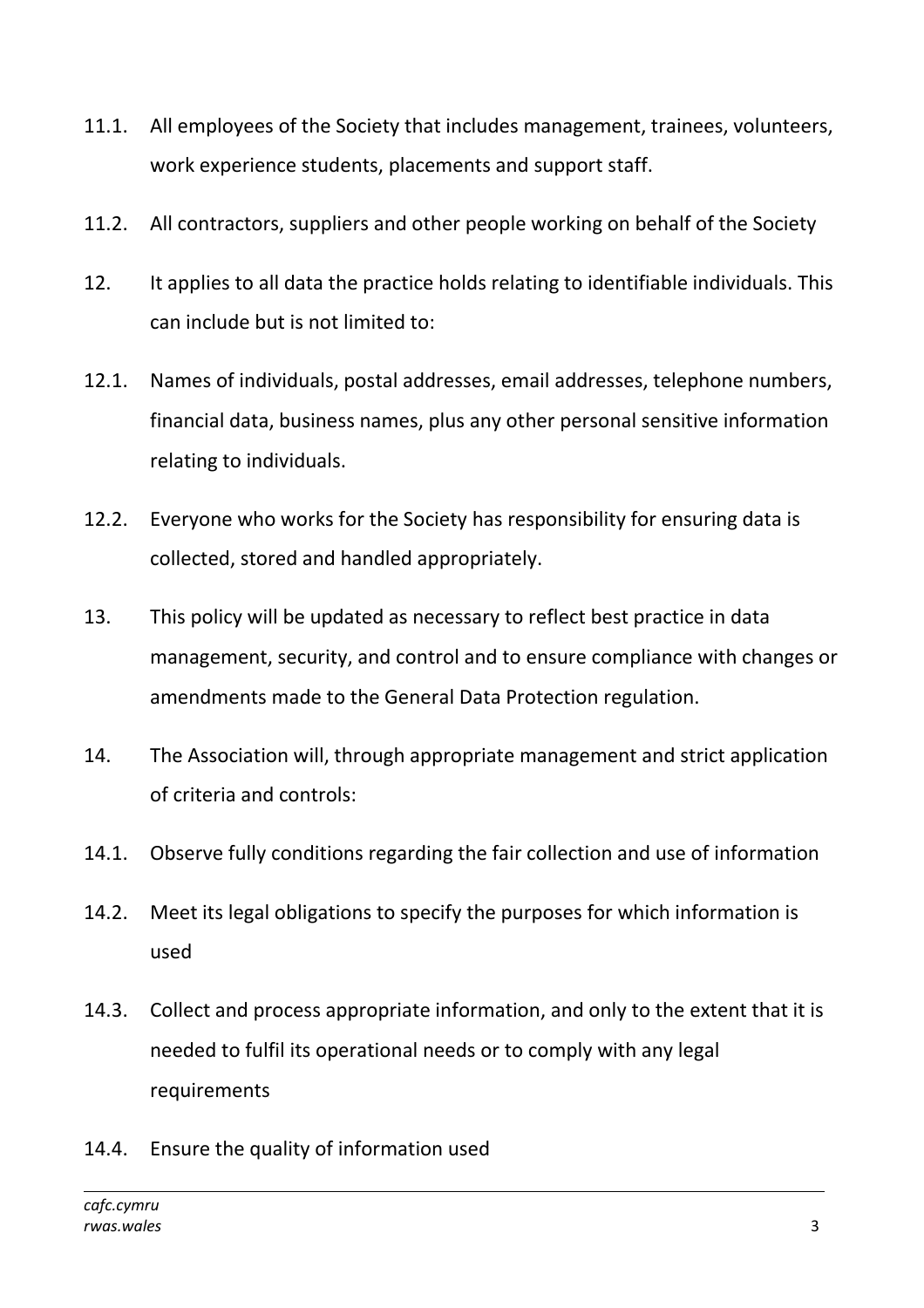- 14.5. Ensure appropriate retention and disposal of information
- 14.6. Ensure that the rights of people about whom information is held, can be fully exercised under the GDPR. These include:
	- 14.6.1. The right to be informed
	- 14.6.2. The right of access
	- 14.6.3. The right to rectification
	- 14.6.4. The right to erase
	- 14.6.5. The right to restrict processing
	- 14.6.6. The right to data portability
	- 14.6.7. The right to object
	- 14.6.8. Rights in relation to automated decision making and profiling.
- 14.7. Take appropriate technical and organisational security measures to safeguard personal information
- 14.8. Ensure that personal information is not transferred outside the UK and the EEA without suitable safeguards
- 14.9. Treat people justly and fairly whatever their age, religion, disability, gender, sexual orientation or ethnicity when dealing with requests for information
- 14.10. Set out clear procedures for responding to requests for information
- 15. Information and records relating to service users will be stored securely and will only be accessible to authorised staff and data processors.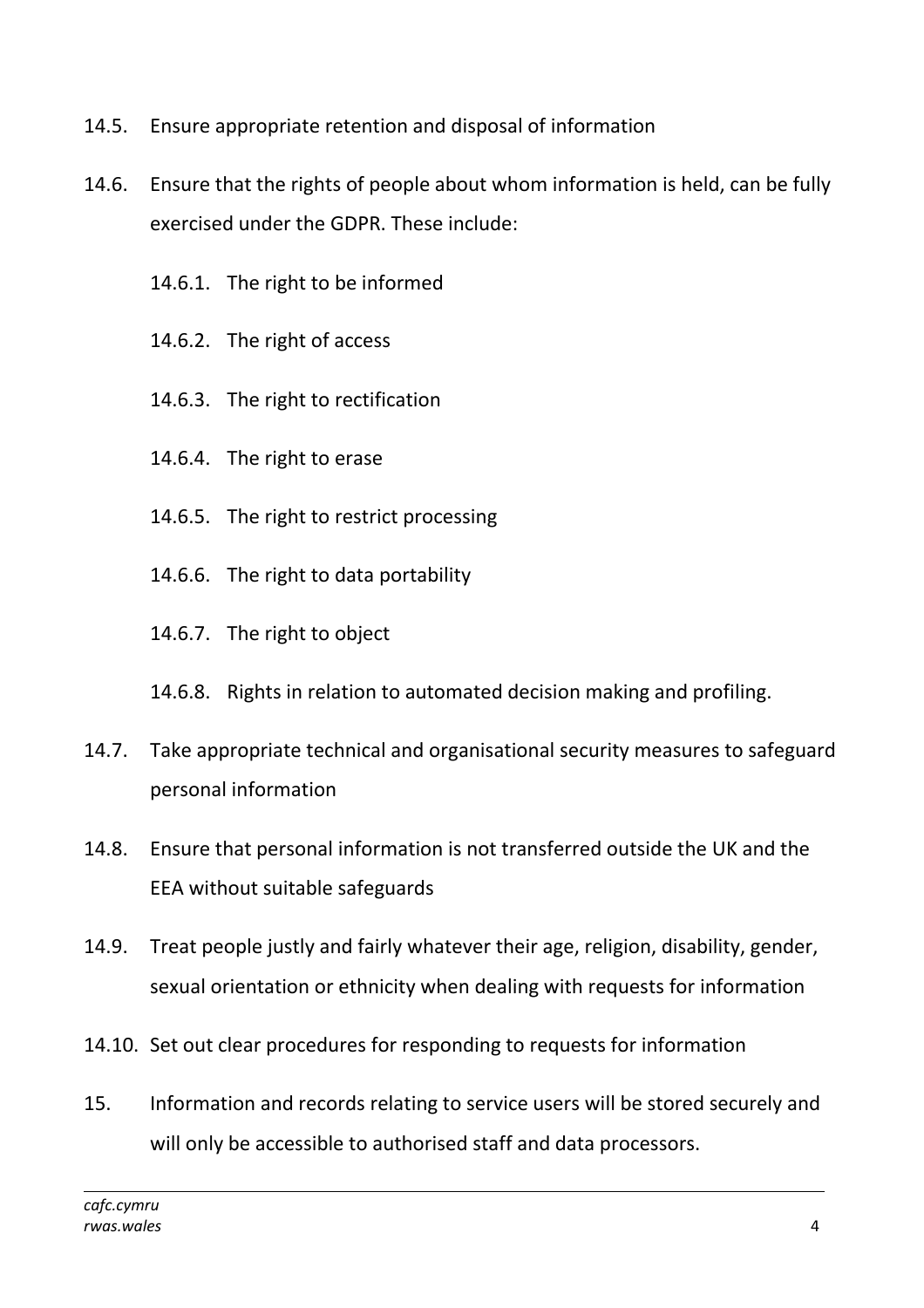- 16. Information will be stored for only as long as it is needed or required by statute and will be disposed of appropriately.
- 17. The DC will ensure all personal and company data is non-recoverable from any computer system previously used by the Society which has been passed on/sold to a third party.
- 18. All individuals/data subjects have the right to access the information DC holds about them.
- 19. If an individual contacts the Society requesting information held about them a request will be made to them for photographic ID and if none of the exemptions arise, the information will be provided within one month of the request.
- 20. In addition, the DC will ensure that:
- 20.1. Everyone processing personal information understands that they are contractually responsible for following good data protection practice
- 20.2. Everyone processing personal information is appropriately trained to do so
- 20.3. Everyone processing personal information is appropriately supervised
- 20.4. Anybody interested in making enquiries about handling personal information knows what to do
- 20.5. It deals promptly and courteously with any enquiries about handling personal inform
- 20.6. It describes clearly how it handles personal information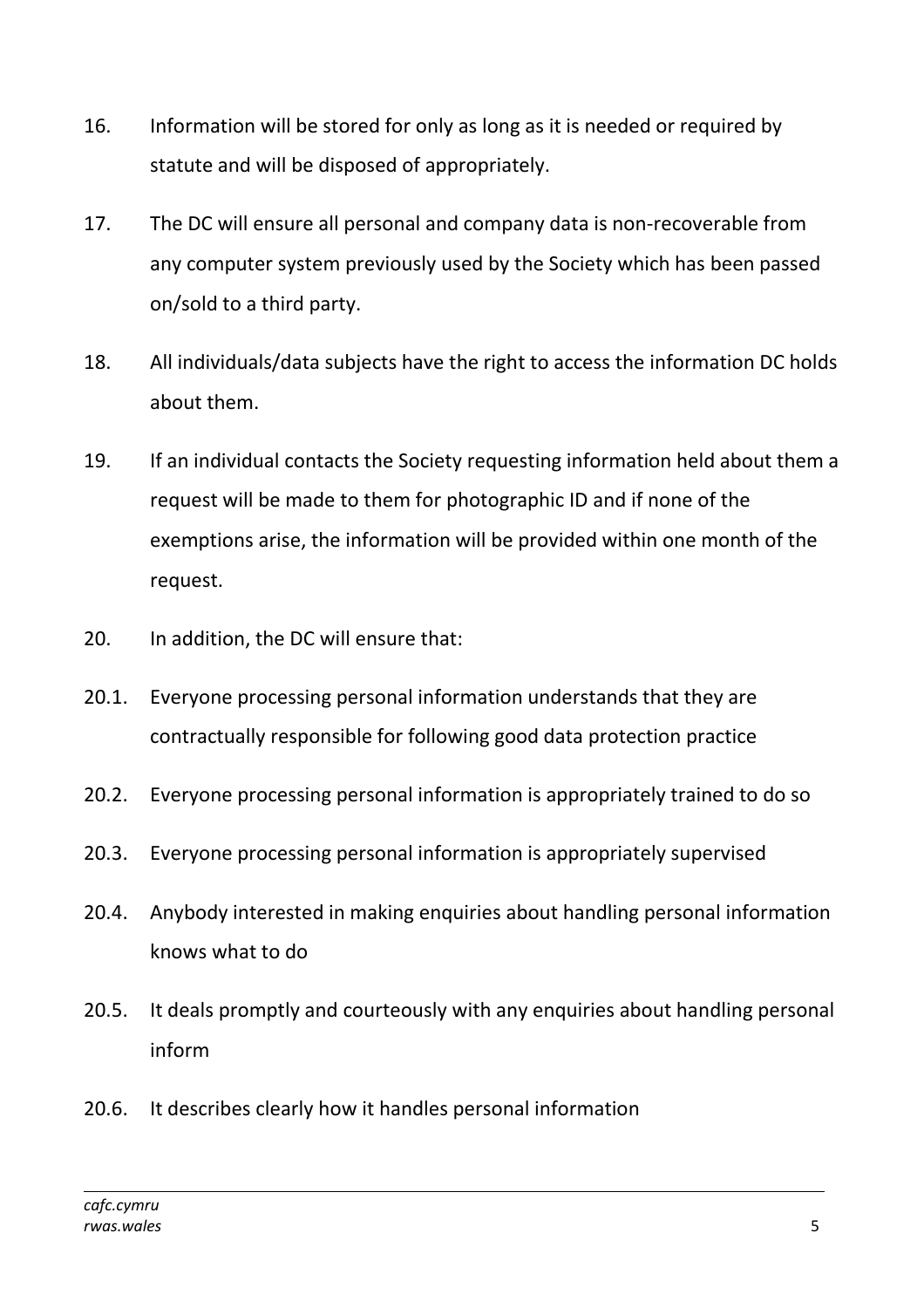- 20.7. It will regularly review and audit the ways it holds, manages and uses personal information
- 21. The DC may share data with other agencies such as government departments and other relevant parties.
- 22. The Individual/data subject will be made aware in most circumstances how and with whom their information will be shared. There are circumstances where the law allows the DC to disclose data (including sensitive data) without the data subject's consent. These are:
- 22.1. Carrying out a legal duty or as authorised by the Secretary of State
- 22.2. Protecting vital interests of an individual/data subject or other person
- 22.3. The individual/data subject has already made the information public
- 22.4. Conducting any legal proceedings, obtaining legal advice or defending any legal rights
- 22.5. Monitoring for equal opportunities purposes i.e. race, disability or religion
- 22.6. Providing a confidential service where the individual/data subject's consent cannot be obtained or where it is reasonable to proceed without consent: e.g. where we would wish to avoid forcing stressed or ill individuals'/data subjects to provide consent signatures.
- 23. The DC will ensure that s/he and all employees are appropriately trained in Data Protection and particularly the policies of DC annually.
- 24. If new members of staff commence work they will be provided with data protection training as soon as is practicable